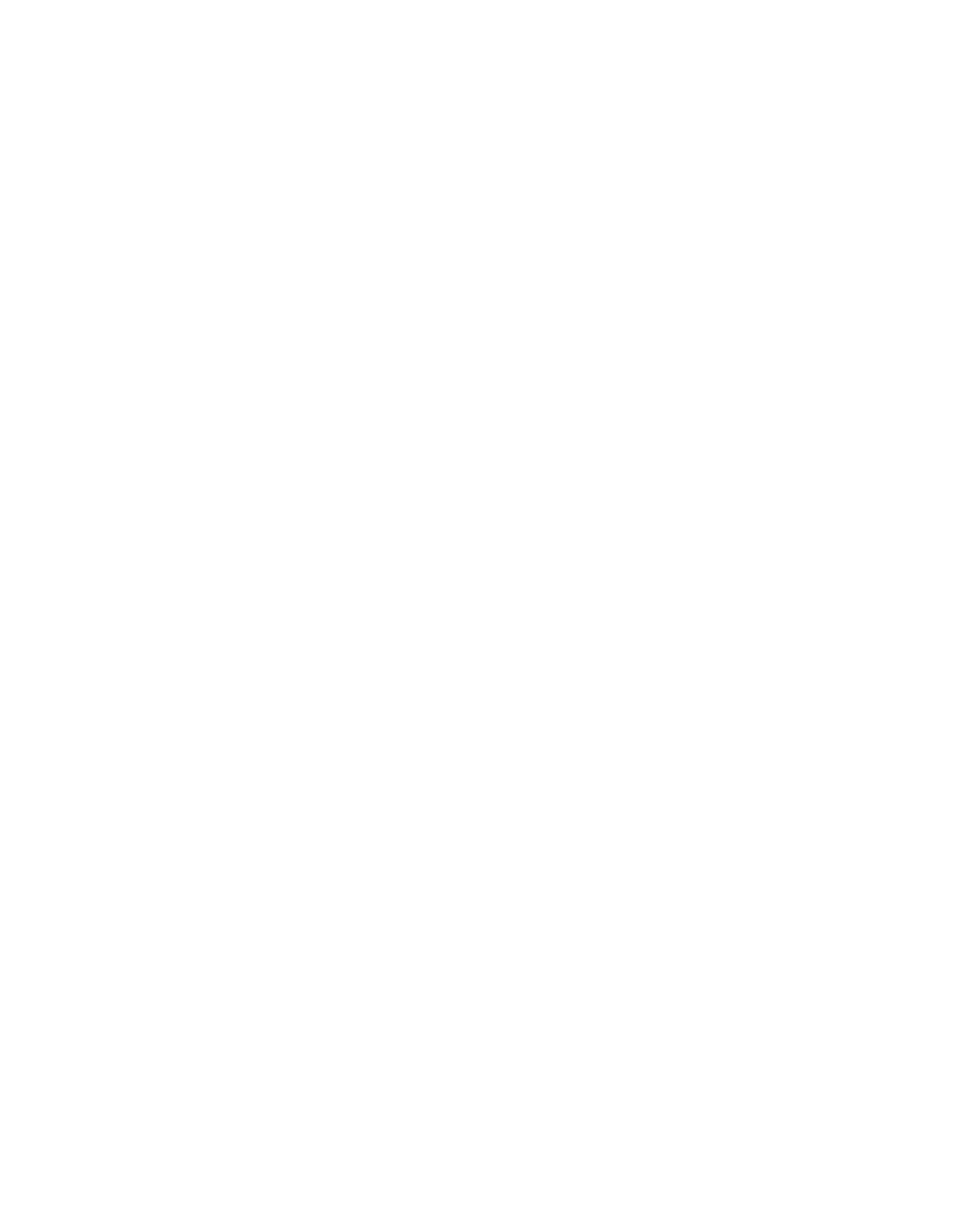| 1.0 | 1.1<br>1.2                                    | Hazardous and Mixed Waste Management at Sandia National Laboratories,                                                                          |  |
|-----|-----------------------------------------------|------------------------------------------------------------------------------------------------------------------------------------------------|--|
|     | 1.3                                           |                                                                                                                                                |  |
| 2.0 | 2.1<br>2.2<br>2.3                             | RESOURCE CONSERVATION AND RECOVERY ACT FACILITY OPERATING                                                                                      |  |
| 3.0 | 3.1<br>3.2<br>3.3<br>3.4<br>3.5<br>3.6<br>3.7 | COMMUNITY RELATIONS PLAN FOR SANDIA NATIONAL LABORATORIES 3-1<br>3.3.1<br>3.3.2<br>New Mexico Environment Department Facility List3-3<br>3.3.3 |  |
| 4.0 |                                               |                                                                                                                                                |  |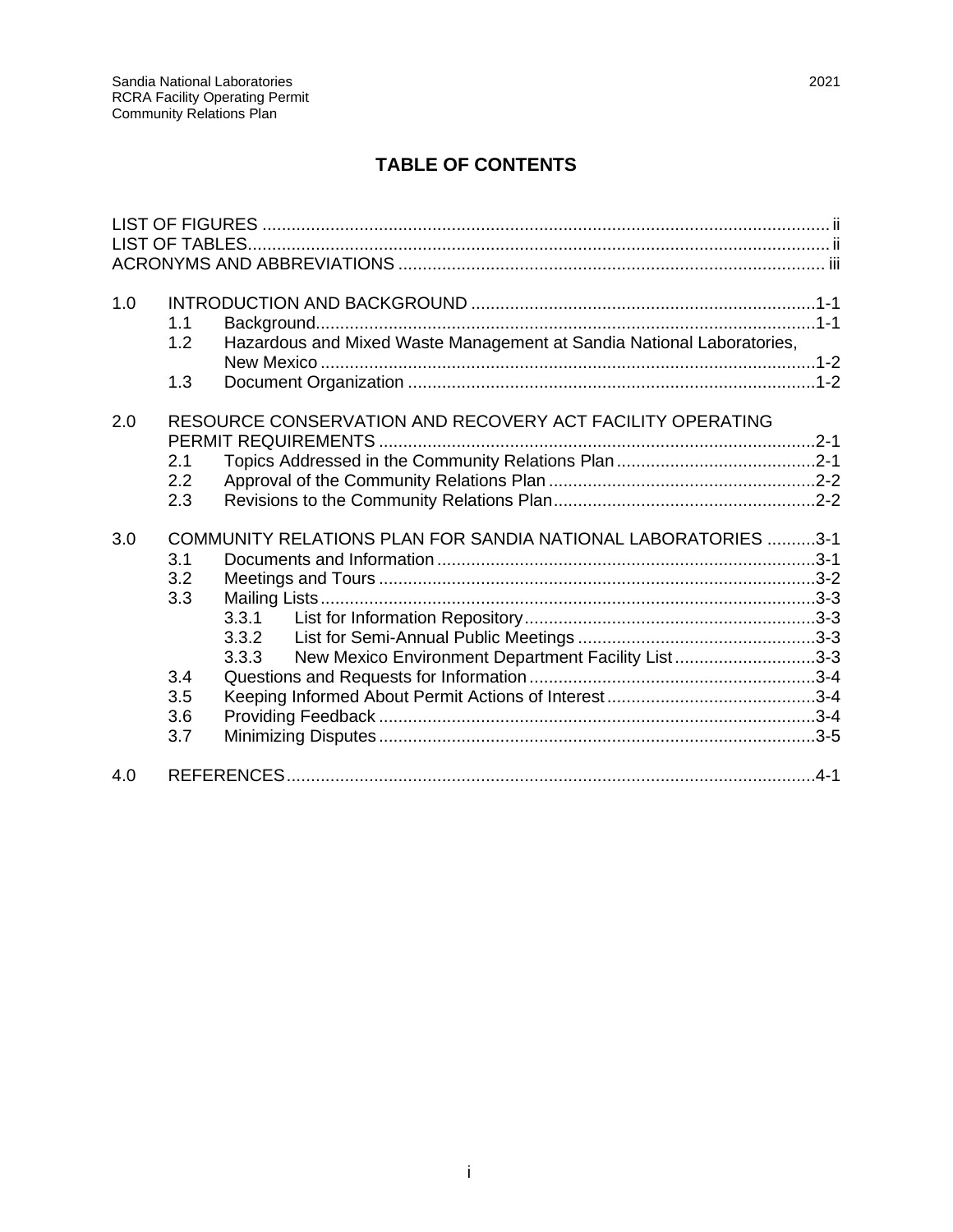#### **LIST OF FIGURES**

<span id="page-3-0"></span>

| <b>Figure</b> |                                                                       | Page   |
|---------------|-----------------------------------------------------------------------|--------|
|               | Location of Permitted Hazardous and Mixed Waste Units, Sandia         |        |
| $\mathbf{2}$  | Location of Solid Waste Management Units and Areas of Concern, Sandia | $-1-5$ |

#### **LIST OF TABLES**

## <span id="page-3-1"></span>**Table Page** 1 Hazardous and Mixed Waste Management Units and Activities Subject to the RCRA Facility Operating Permit, Sandia National Laboratories, New Mexico........[.1-3](#page-8-0)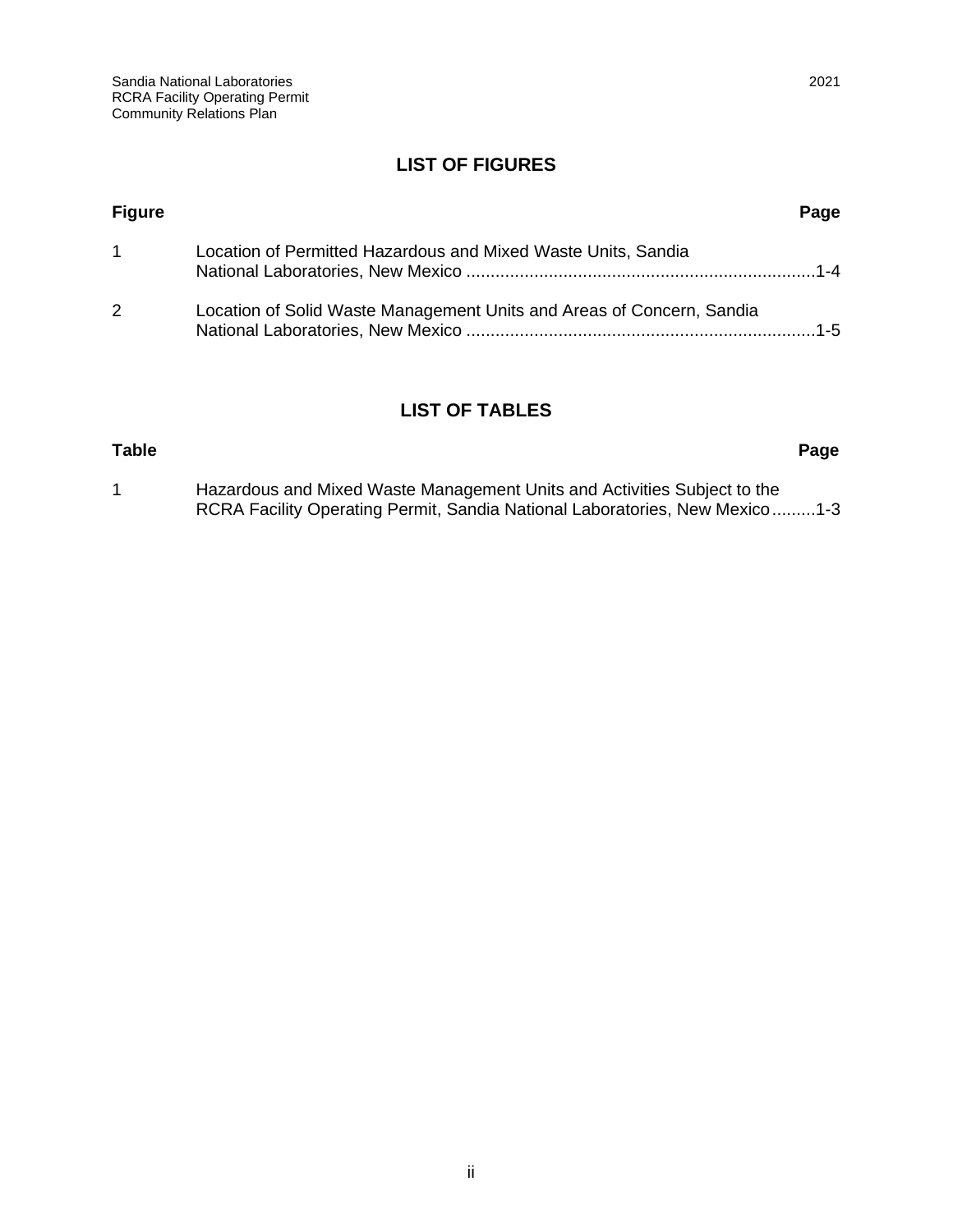### <span id="page-4-0"></span>**ACRONYMS AND ABBREVIATIONS**

| <b>AOC</b>   | area of concern                                            |
|--------------|------------------------------------------------------------|
| <b>CRP</b>   | <b>Community Relations Plan</b>                            |
| <b>DOD</b>   | U.S. Department of Defense                                 |
| <b>DOE</b>   | U.S. Department of Energy                                  |
| <b>EPA</b>   | U.S. Environmental Protection Agency                       |
| IR           | <b>Information Repository</b>                              |
| KAFB         | Kirtland Air Force Base                                    |
| <b>NMED</b>  | New Mexico Environment Department                          |
| <b>NNSA</b>  | <b>National Nuclear Security Administration</b>            |
| No.          | number                                                     |
| <b>NTESS</b> | National Technology & Engineering Solutions of Sandia, LLC |
| <b>RCRA</b>  | <b>Resource Conservation and Recovery Act</b>              |
| <b>SNL</b>   | Sandia National Laboratories                               |
| SNL/NM       | Sandia National Laboratories, New Mexico                   |
| SWMU         | solid waste management unit                                |
| U.S.         | <b>United States</b>                                       |
|              |                                                            |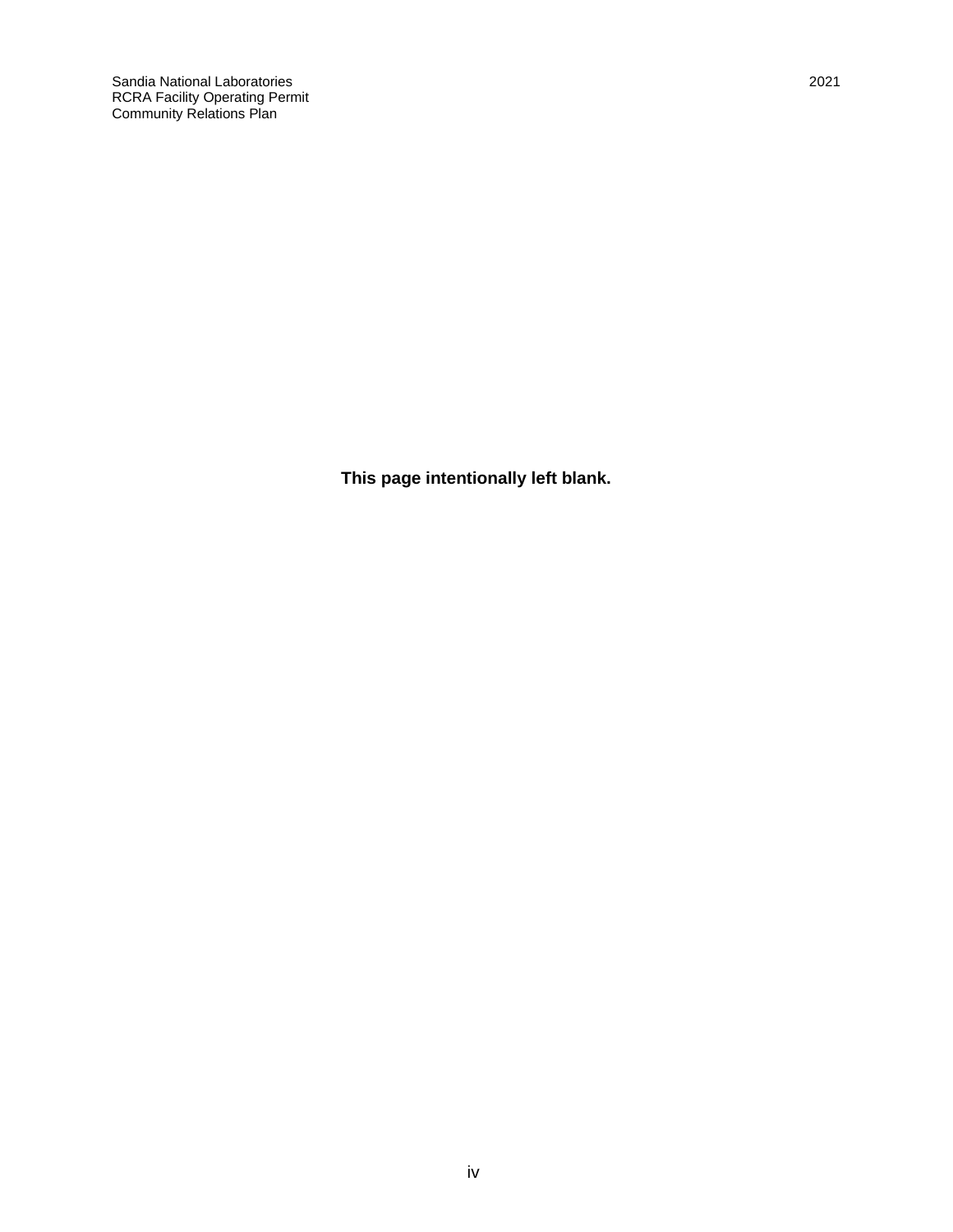#### **1.0 INTRODUCTION AND BACKGROUND**

<span id="page-6-0"></span>Sandia National Laboratories (SNL) is a multi-mission laboratory managed and operated by National Technology & Engineering Solutions of Sandia, LLC, (NTESS), a wholly owned subsidiary of Honeywell International Inc. for the United States (U.S.) Department of Energy (DOE) National Nuclear Security Administration (NNSA). The original mission, to provide engineering design, systems engineering, and integration for the nonnuclear components of the nation's nuclear weapons, continues today. Our unique mission responsibilities create a foundation from which we leverage capabilities to solve complex national security problems. As a multidisciplinary national laboratory and federally funded research and development center, we accomplish tasks that are integral to the mission and operation of our sponsoring agencies by:

- Anticipating and resolving emerging national security challenges
- Innovating and discovering new technologies to strengthen the nation's technological superiority
- Creating value through products and services that solve important national security challenges
- Informing the national debate where technology policy is critical to preserving security and freedom throughout our world

#### <span id="page-6-1"></span>**1.1 Background**

SNL personnel generate hazardous and mixed wastes during ongoing operations in support of the objectives listed above. Operations at the SNL facility in Albuquerque, New Mexico include research and development, testing, production, maintenance, decommissioning, demolition, and waste management.

Hazardous wastes are wastes that are dangerous or potentially harmful to human health or the environment. Management of hazardous wastes in New Mexico is regulated by the New Mexico Environment Department (NMED) pursuant to New Mexico Hazardous Waste Act (Chapter 74, Article 4 of the New Mexico Statutes Annotated 1978) and the implementing regulations in Title 20, Chapter 4, Part 1 of the New Mexico Administrative Code. These regulations incorporate the requirements of the federal regulations found in Title 40 of the Code of Federal Regulations, Parts 260-273.

Mixed wastes are wastes that have both a radioactive and hazardous component. The regulations described above apply to the hazardous aspects of mixed waste, and regulations and policies developed by the DOE under the authority of the Atomic Energy Act of 1954, as amended and updated, apply to the radioactive component of mixed wastes.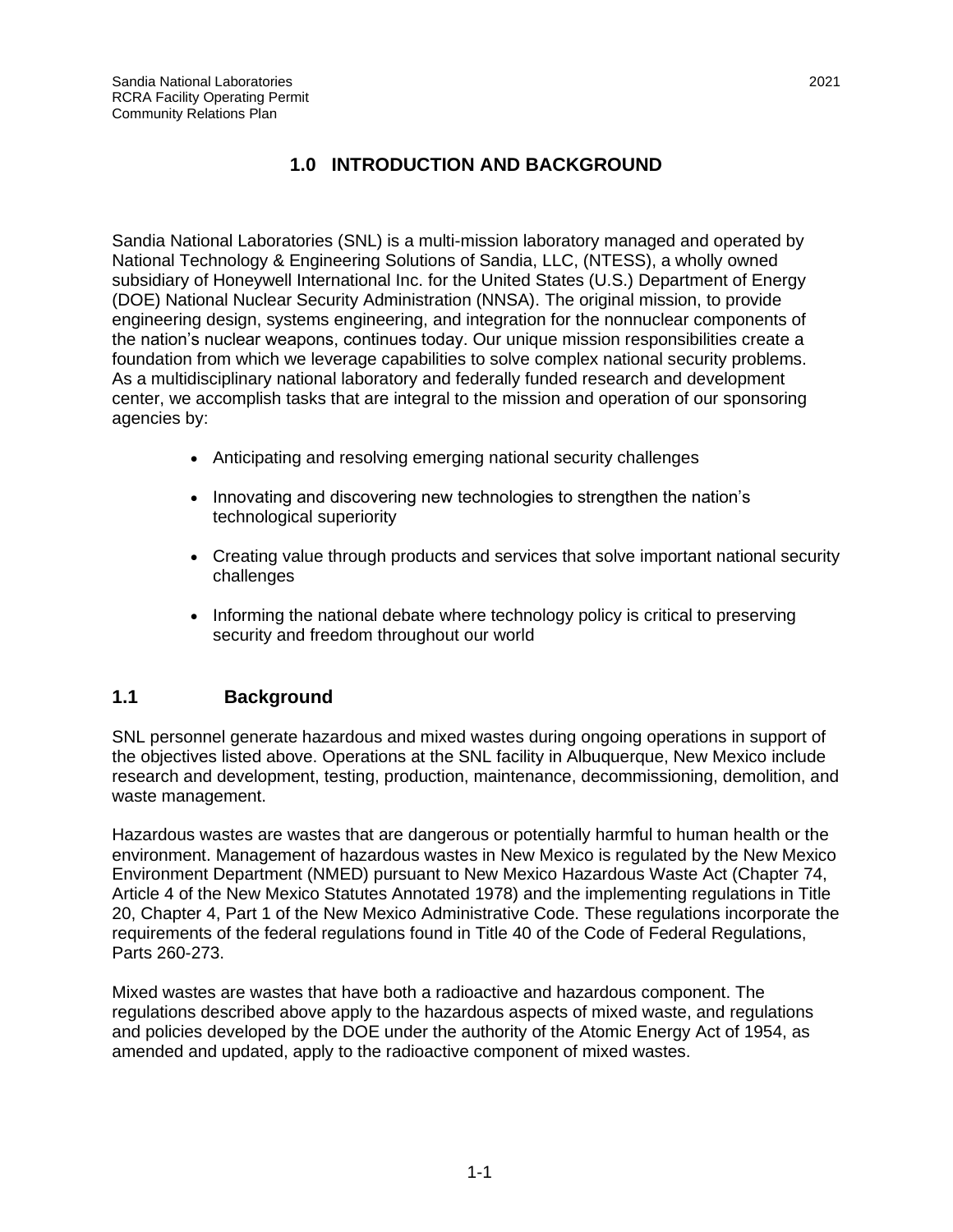SNL is owned by the DOE/NNSA and is managed and operated by NTESS. Hazardous and mixed waste management activities at Sandia National Laboratories, New Mexico (SNL/NM) are subject to the Resource Conservation and Recovery Act (RCRA) Facility Operating Permit Number (No.) NM5890110518 (the Permit), issued by the NMED. The Permit took effect February 26, 2015 and expires on February 25, 2025. More information can be found at<https://www.env.nm.gov/HWB/snlperm.html> under the heading "SNL Permit."

#### <span id="page-7-0"></span>**1.2 Hazardous and Mixed Waste Management at Sandia National Laboratories, New Mexico**

Hazardous and mixed wastes are stored and/or treated at nine waste management units at SNL/NM under the Permit, and one additional unit is undergoing post-closure care under the Permit. These ten units and waste management activities are summarized in Table 1. The locations of the ten units are shown in Figure 1.

In addition to the waste management activities listed in Table 1, the DOE/NNSA and NTESS perform corrective action as necessary to protect human health and the environment from releases of hazardous wastes and hazardous constituents from solid waste management units (SWMUs) and areas of concern (AOCs) at SNL/NM. These SWMUs and AOCs have been identified by the NMED; they include locations of past testing or waste management activities. Corrective action is conducted under the requirements in the Permit or in the Compliance Order on Consent dated April 29, 2004 between the NMED, the DOE/NNSA, and the SNL management and operating contractor.

The SWMUs and AOCs at SNL/NM are listed in Permit Attachment K and are shown in Figure 2. Provisions for maintenance of long-term controls at the SWMUs and AOCs that need them are specified in Permit Attachment M.

#### <span id="page-7-1"></span>**1.3 Document Organization**

This Community Relations Plan (CRP) describes the scope of public involvement in the hazardous and mixed waste management activities of the Permit. The CRP is designed to cover only the community relations activities concerning the Permit and coordinates with, but does not include, other SNL/NM programs or environmental activities.

Permit requirements and updates to the CRP are described in Section 2. Ongoing activities and sources of information regarding hazardous and mixed waste management at SNL/NM are described in Section 3.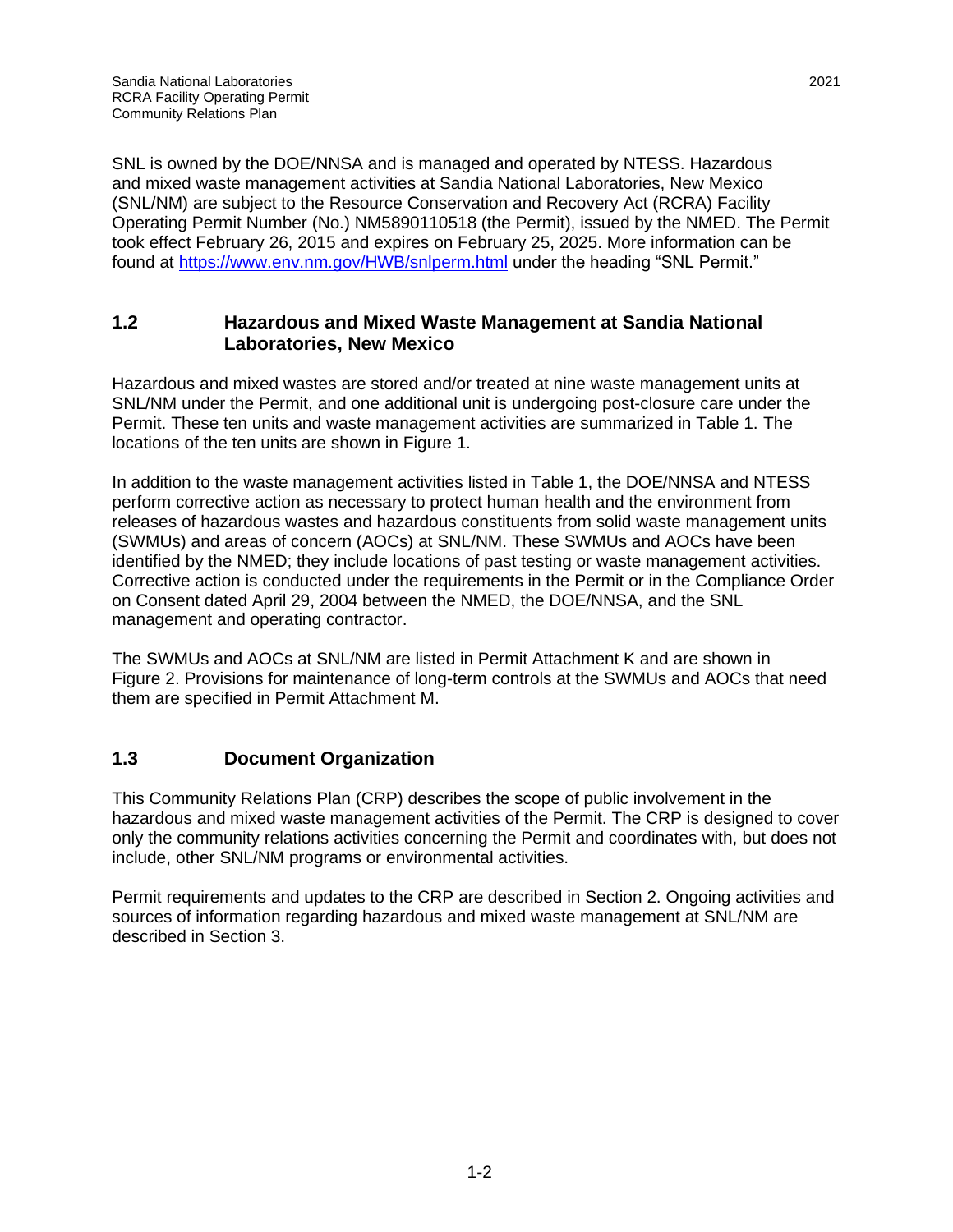#### <span id="page-8-0"></span>Table 1 Hazardous and Mixed Waste Management Units and Activities Subject to the RCRA Facility Operating Permit, August 2021 Sandia National Laboratories, New Mexico

| Unit                                           | <b>Hazardous Wastes</b>                                   | <b>Mixed Wastes</b>                                           | <b>Operations</b>                                                    |
|------------------------------------------------|-----------------------------------------------------------|---------------------------------------------------------------|----------------------------------------------------------------------|
| Hazardous Waste Handling Unit                  | Various                                                   | Various                                                       | Storage in containers<br>Repackaging<br>$\bullet$                    |
| Manzano Storage Bunkers (5 units)              | Various                                                   | Various                                                       | Storage in containers<br>Repackaging<br>$\bullet$                    |
| Radioactive and Mixed Waste<br>Management Unit | Various                                                   | Various                                                       | Storage in containers<br>Treatment by various methods<br>Repackaging |
| <b>Auxiliary Hot Cell Unit</b>                 | Various                                                   | Various                                                       | Storage in containers<br>Treatment by various methods<br>Repackaging |
| <b>Thermal Treatment Unit</b>                  | Specific explosive<br>hazardous waste                     | None                                                          | Treatment by open burning                                            |
| <b>Corrective Action Management Unit</b>       | Holds treated soil from<br>the Chemical Waste<br>Landfill | Holds treated soil from the Chemical<br><b>Waste Landfill</b> | Post-closure care                                                    |

Notes:

RCRA = Resource Conservation and Recovery Act.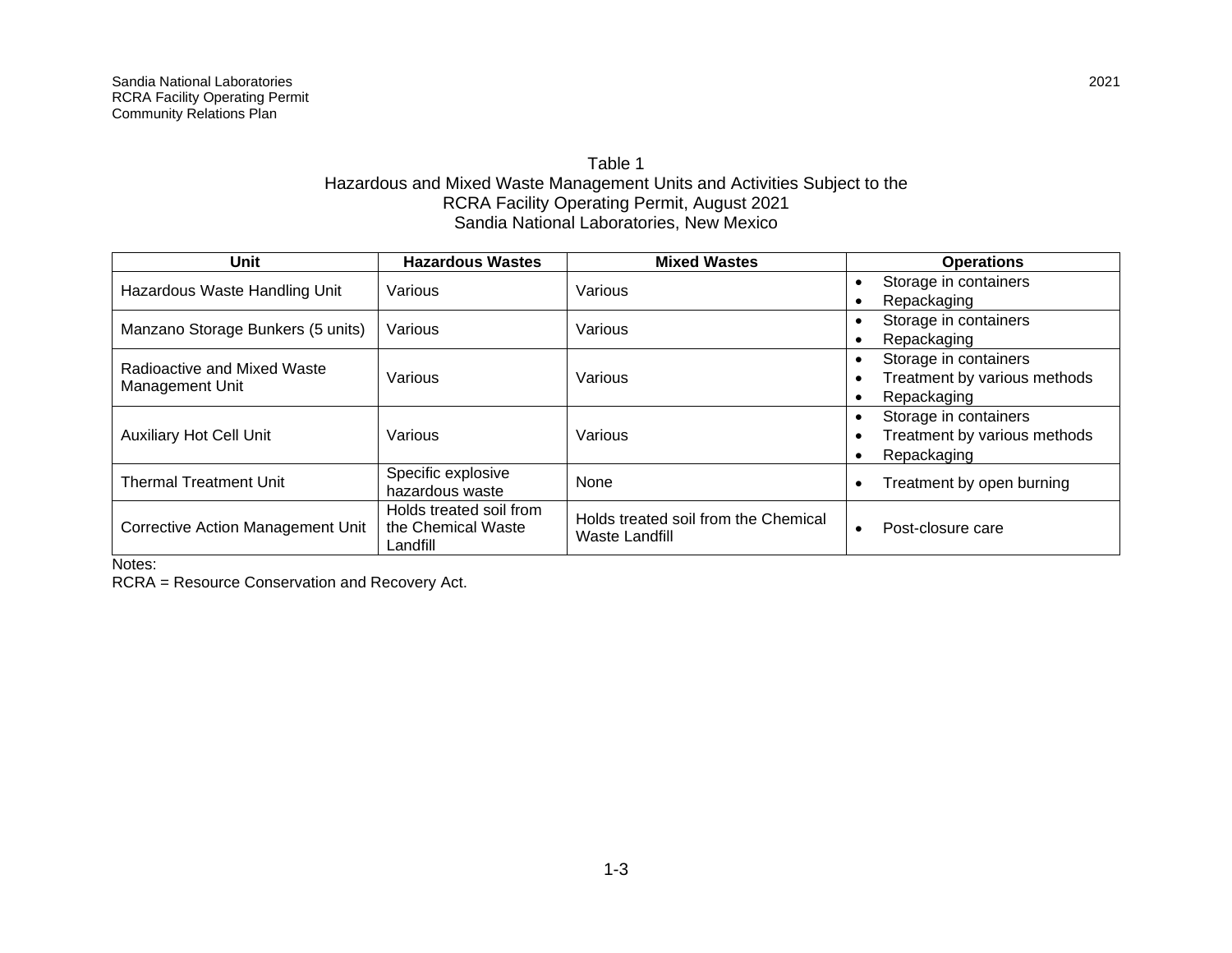Sandia National Laboratories 2021 RCRA Facility Operating Permit Community Relations Plan



<span id="page-9-0"></span>Figure 1 Location of Permitted Hazardous and Mixed Waste Units, August 2021 Sandia National Laboratories, New Mexico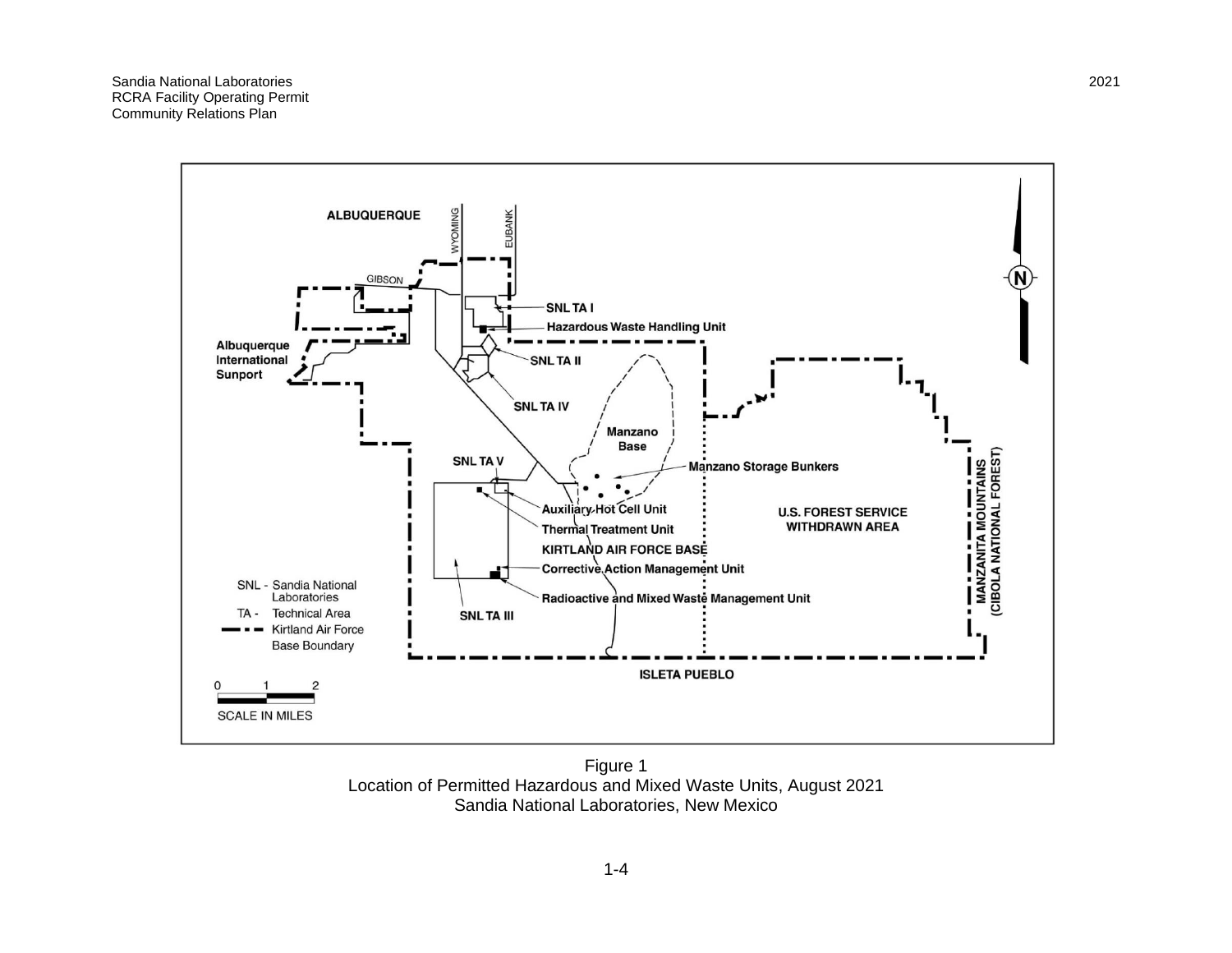Sandia National Laboratories 2021 RCRA Facility Operating Permit Community Relations Plan



<span id="page-10-0"></span>Figure 2 Location of Solid Waste Management Units and Areas of Concern, August 2021 Sandia National Laboratories, New Mexico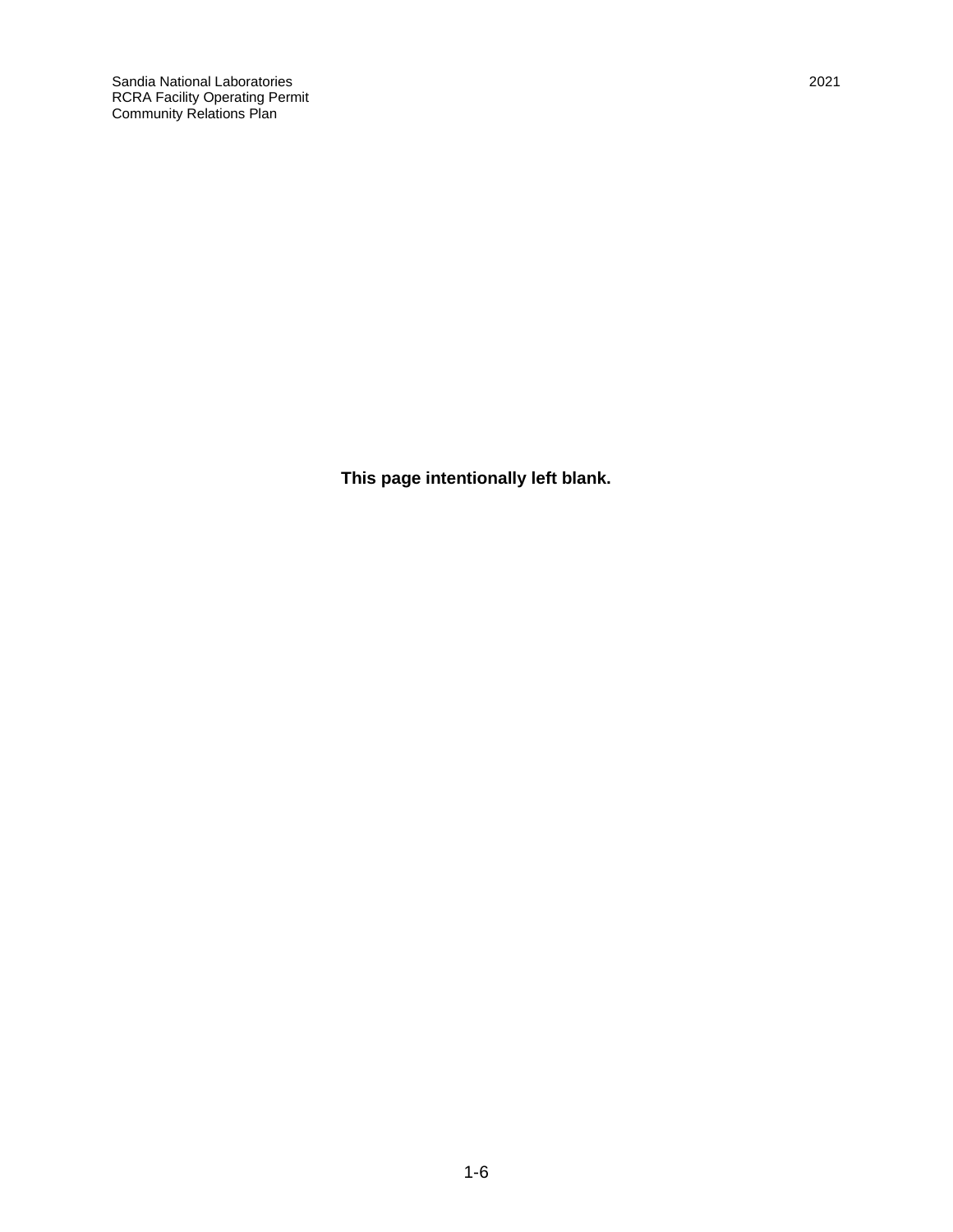#### **2.0 RESOURCE CONSERVATION AND RECOVERY ACT FACILITY OPERATING PERMIT REQUIREMENTS**

<span id="page-12-0"></span>The DOE/NNSA and NTESS work to enhance environmental stewardship practices and to inform the public of the status of Permit compliance. In accordance with Section 1.18 of the Permit, we have developed this CRP to keep the interested members of the public informed about Permit-related activities. The following Permit-related activities are addressed in Section 3.0:

- Waste management activities at units listed in Table 1,
- Closure,
- Post-closure care,
- Corrective action, and
- Maintenance of long-term controls.

#### <span id="page-12-1"></span>**2.1 Topics Addressed in the Community Relations Plan**

The CRP requirements are specified in the Part 1, Section 1.18 of the Permit. The CRP describes how the DOE/NNSA and NTESS "…will keep communities and interested members of the public informed of Permit-related activities, including waste management, closure, post-closure, and corrective action" (NMED January 2015). Specifically, the CRP describes how we will:

- *1. Establish an open working relationship with communities and interested members of the public;*
- *2. Keep communities, the Pueblo of Isleta, and interested members of the public informed of permit actions of interest (e.g., clean-up activities, implementation of the Contingency Plan, Permit modification requests);*
- *3. Attempt to minimize disputes and resolve differences with communities, the Pueblo of Isleta and interested members of the public;*
- *4. Provide a mechanism for the timely dissemination of information in response to individual requests; and*
- *5. Provide a mechanism for communities, the Pueblo of Isleta, and interested members of the public to provide feedback and input to the Permittees semi-annually.* (Excerpt from Part 1, Section 1.18 of the Permit)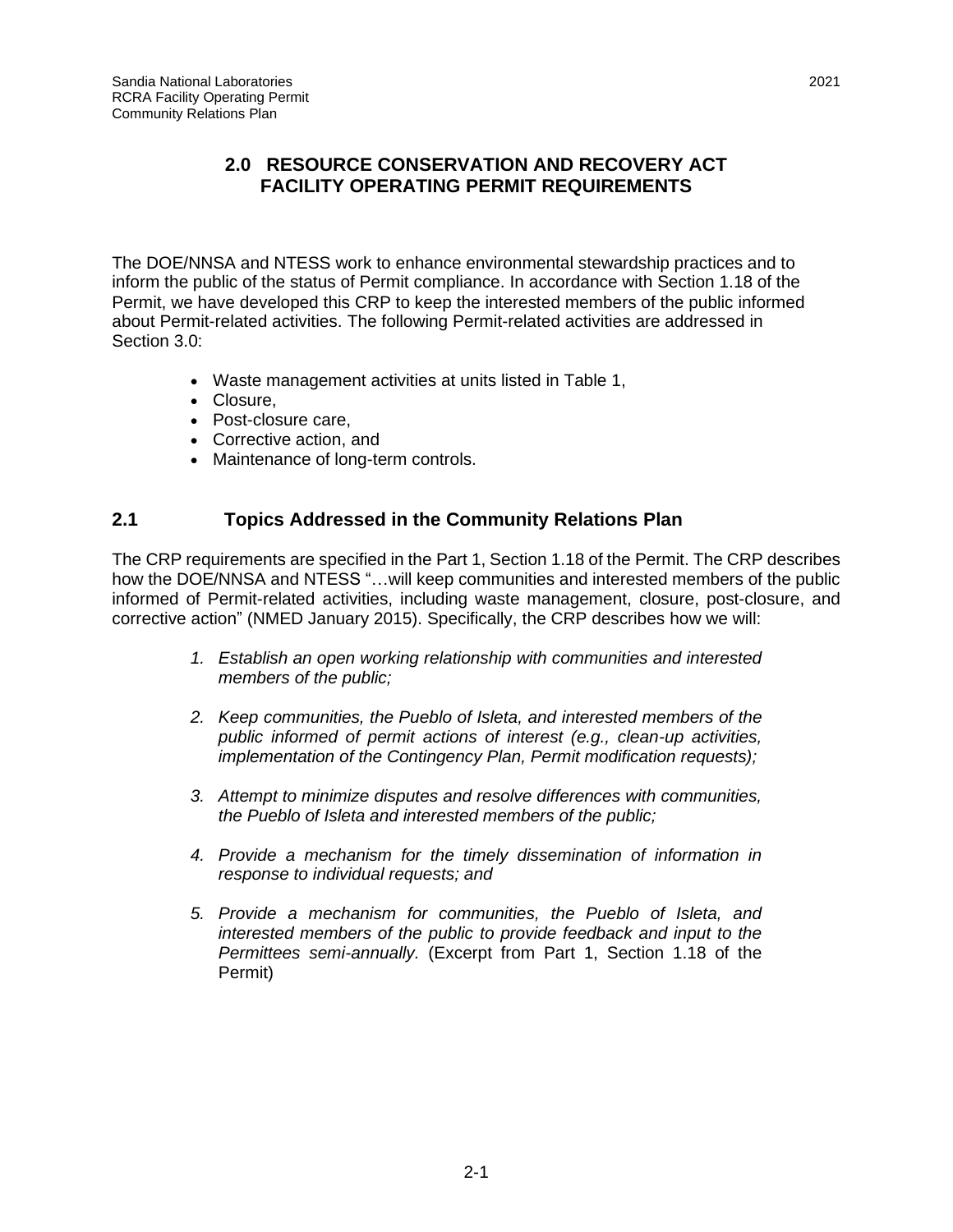#### <span id="page-13-0"></span>**2.2 Approval of the Community Relations Plan**

The draft CRP was submitted to the NMED on August 24, 2015. In December 2015, the NMED made the draft CRP available to the public and received one comment during the 30 day public comment period. The NMED approved the CRP in January 2016 without modification (Kieling January 2016). In March 2016, the approved CRP was posted online. NMED-approved updates have been posted each year. The most recent CRP was posted in February 2021 following NMED approval (Pierard February 2021). It is available at [https://www.sandia.gov/about/environment/index.html.](https://www.sandia.gov/about/environment/index.html)

#### <span id="page-13-1"></span>**2.3 Revisions to the Community Relations Plan**

We solicit comments regarding the CRP during a public meeting or poster session in April when such sessions are held in person. Annually, during the month of June, we review the CRP; we update it as necessary during August. When the CRP is updated, it is submitted to NMED by September 15.

The poster sessions scheduled in October 2020 and April 2021 were held virtually due to New Mexico Public Health Emergency Orders (Health Orders) issued during March and April 2020. The Health Orders established temporary closures and restrictions for non-essential businesses, non-profit entities, health care services, and travel; and prohibited mass gatherings. The online October 2020 and April 2021 virtual sessions included presentations and time for questions from attendees.

No comments have been received at **envinfo@sandia.gov** as of August 1, 2021. This CRP includes minor revisions to reflect administrative updates.

In the future, review of the CRP will continue on an annual basis by June 30 and the CRP will be updated, as necessary. When the CRP is updated, it will be submitted to NMED by September 15.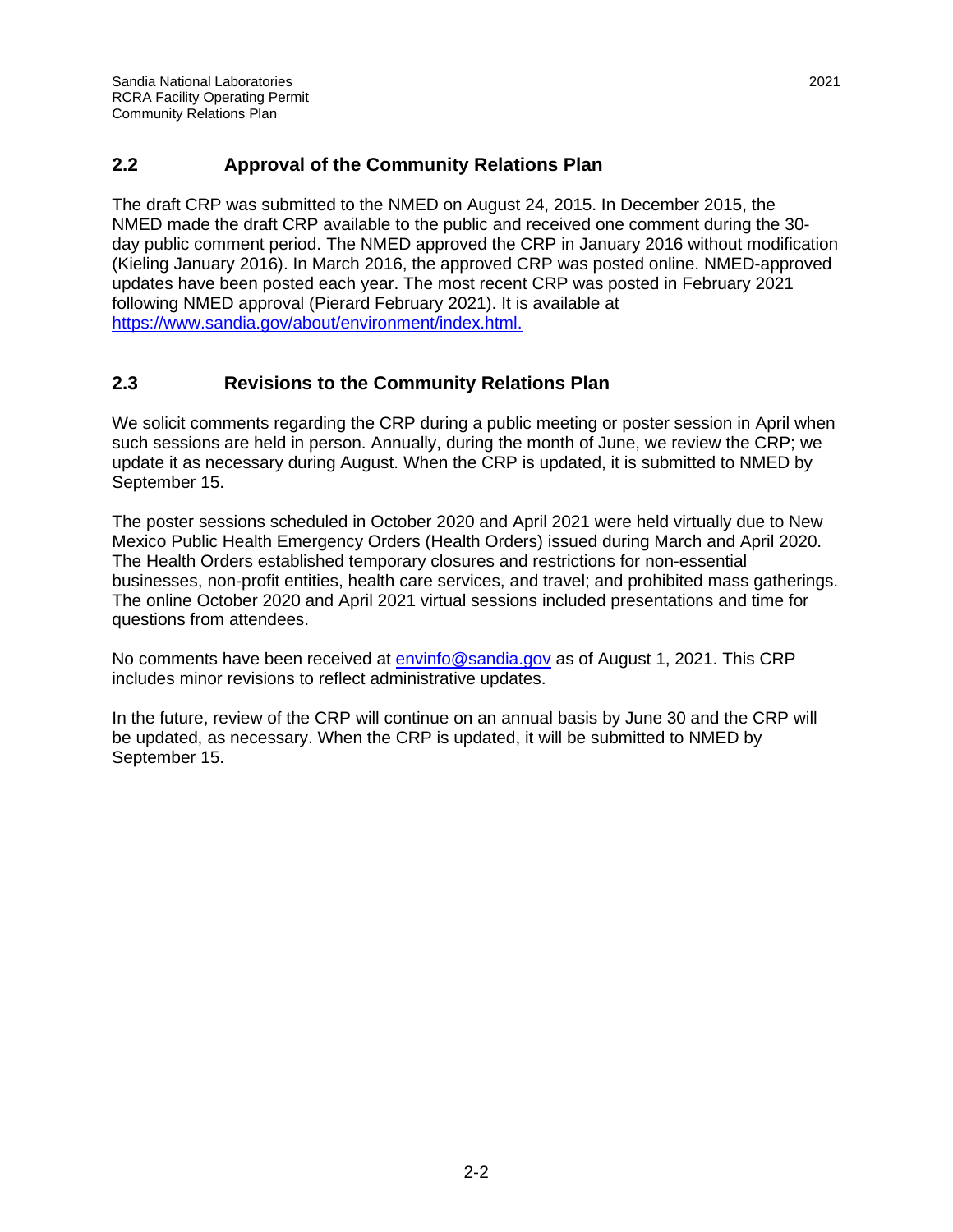#### <span id="page-14-0"></span>**3.0 COMMUNITY RELATIONS PLAN FOR SANDIA NATIONAL LABORATORIES**

The DOE/NNSA and NTESS are committed to environmental stewardship. Recycling, establishing community environmental partnerships, incorporating sustainable design into new and renovated facilities, and environmental restoration are all integral parts of our environmental stewardship.

We provide information about SNL/NM in a variety of ways and provide numerous opportunities for interested persons to provide input. These are summarized in the seven elements of the CRP that are presented in the following sections. The CRP elements address the five topics that are specified in Section 1.18 the Permit and listed in Section 2.1 of this document. Specifically:

- We have an open working relationship through implementing the CRP elements (e.g., information availability, meetings, tours, notices and meeting agendas, response to questions, opportunities for providing feedback, and consideration of feedback) discussed in Sections 3.1 through 3.4, 3.6, and 3.7.
- We disseminate information in response to questions as discussed in Section 3.4.
- Interested persons can stay informed by using the resources listed in Section 3.5.
- Mechanisms for providing feedback to us are described in Section 3.6.
- Attempts to minimize disputes are addressed in Section 3.7.

#### <span id="page-14-1"></span>**3.1 Documents and Information**

Reports, other documents, and correspondence related to the Permit are available for review in the Information Repository (IR) located at Zimmerman Library, on the north side of Smith Plaza near Roma Avenue and Yale Boulevard on the University of New Mexico main campus in Albuquerque. Information about Zimmerman Library is available at [http://library.unm.edu/about/libraries/zim.php.](http://library.unm.edu/about/libraries/zim.php) Electronic copies are expected to be available at a later date.

An index of the IR is available on the SNL environmental website at [http://www.sandia.gov/RCRA/.](http://www.sandia.gov/RCRA/) A link to the index is also available at [http://www.sandia.gov/](http://www.sandia.gov/about/environment/index.html) [about/environment/index.html.](http://www.sandia.gov/about/environment/index.html) Interested persons can select documents of interest from the index and obtain instructions for reviewing them at Zimmerman Library.

Selected documents are available online through the University of New Mexico at [http://digitalrepository.unm.edu/snl/.](http://digitalrepository.unm.edu/snl/)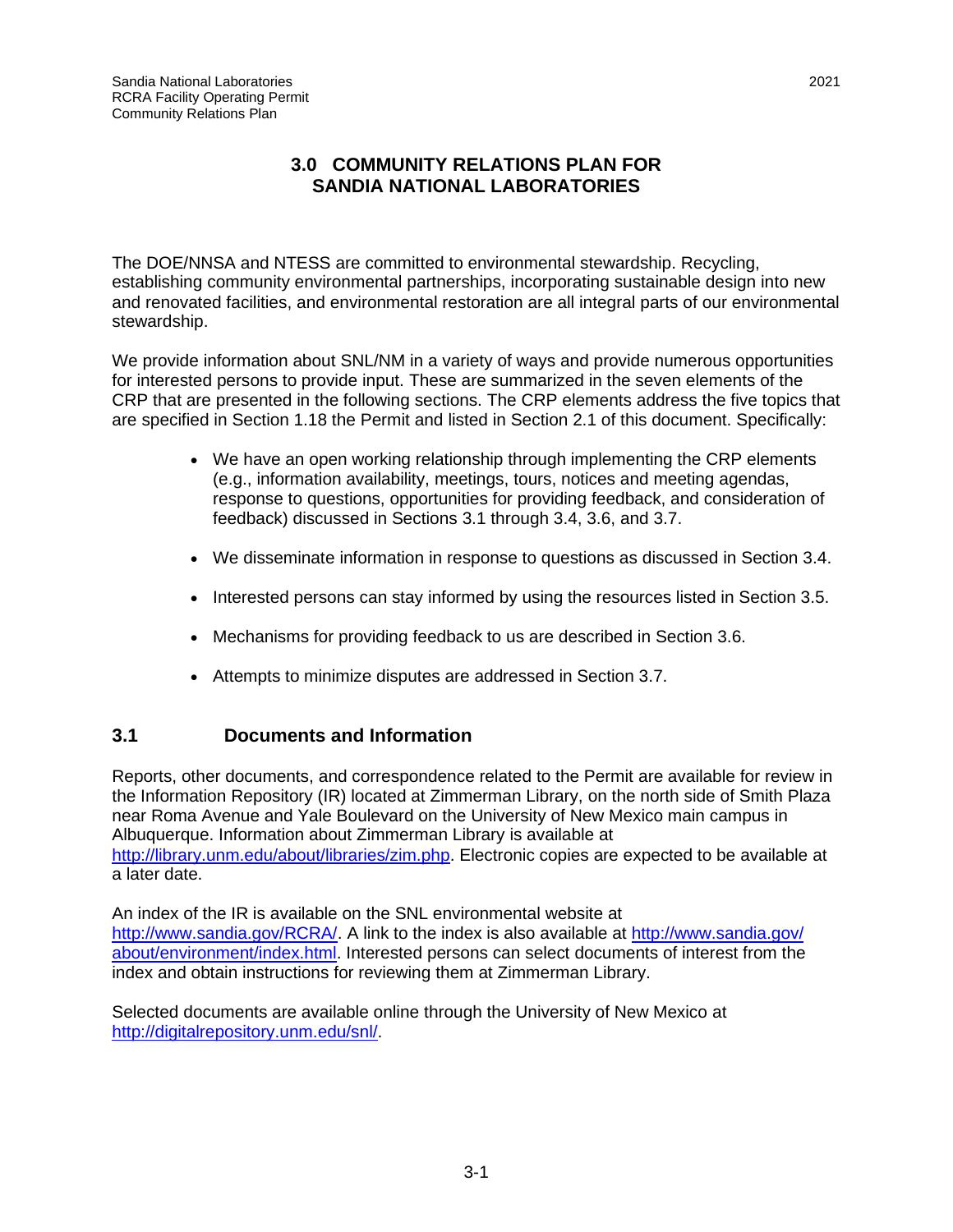Hazardous waste permits and other documents related to hazardous and mixed waste management at SNL/NM are available on the NMED Hazardous Waste Bureau website at [https://www.env.nm.gov/HWB/snlperm.html.](https://www.env.nm.gov/HWB/snlperm.html)

Access to University of New Mexico libraries, including Zimmerman Library, may be temporarily restricted due to Health Orders and University operational changes designed to protect students, faculty, staff, and the public from COVID-19. During periods when access to physical copies is not available, due to Zimmerman Library closures, check the online sources listed above. If you are not able to find an online copy of a document that is listed in the index, request an electronic copy by sending an email request with the document title and IR index number to [envinfo@sandia.gov.](mailto:envinfo@sandia.gov) If you require access to a physical copy, specify that in the email request and provide your contact information so we can contact you to make arrangements for access.

#### <span id="page-15-0"></span>**3.2 Meetings, Notices, and Tours**

The DOE/NNSA provides information about ongoing environmental activities at semi-annual public meetings with presentations or posters; DOE and NTESS personnel are available to provide information and answer questions. These are typically joint meetings with the U.S. Department of Defense (DOD), and are held in the evenings; one meeting in April, and one in October. The meetings have been held at community centers and other locations near Kirtland Air Force Base (KAFB). Future meetings or poster sessions may be held in community centers or other locations or hosted online if physical gatherings are restricted due to Health Orders and host facility operational changes to protect facility staff and members of the public from COVID-19. To receive agendas for these meetings and poster sessions, interested persons can subscribe to the list for semi-annual public meetings as described in Section 3.3.2. The instructions for attending each online meeting and submitting questions or comments will be provided with the agenda or notice for that meeting.

New Mexico regulations specify the public notice steps that we are required to take when requesting a modification to the Permit for SNL/NM. There are three classes of permit modifications (i.e., Class 1, Class 2, and Class 3) and the public notice requirements differ. Class 1 (minor) permit modifications do not include public meetings; notices describing the modifications are sent to people on the NMED facility list described in Section 3.3. We hold public meetings to provide information and solicit comments when requesting Class 2 or Class 3 permit modifications. We may hold these permit-related public meetings in conjunction with the DOE/NNSA semi-annual meetings, or we may hold separate permit-related public meetings. Meetings for Class 2 and Class 3 permit modifications may include posters or presentations with question-and-answer sessions. Notices for permit-related meetings are published in the *Albuquerque Journal* and sent to people on the NMED facility list described in Section 3.3.

We may provide tours of selected waste management units, SWMUs, and AOCs. Group size will be limited for each tour, and visitors who attend will need to comply with Health Orders and all requirements for access to SNL/NM and KAFB. Tour requests will be considered on a caseby-case basis to comply with Health Orders and to minimize disruption of ongoing research and development work. Tour requests may be made through email to [envinfo@sandia.gov.](mailto:envinfo@sandia.gov) If tours are scheduled that are available to members of the public, information will be included with agendas for semi-annual public meetings.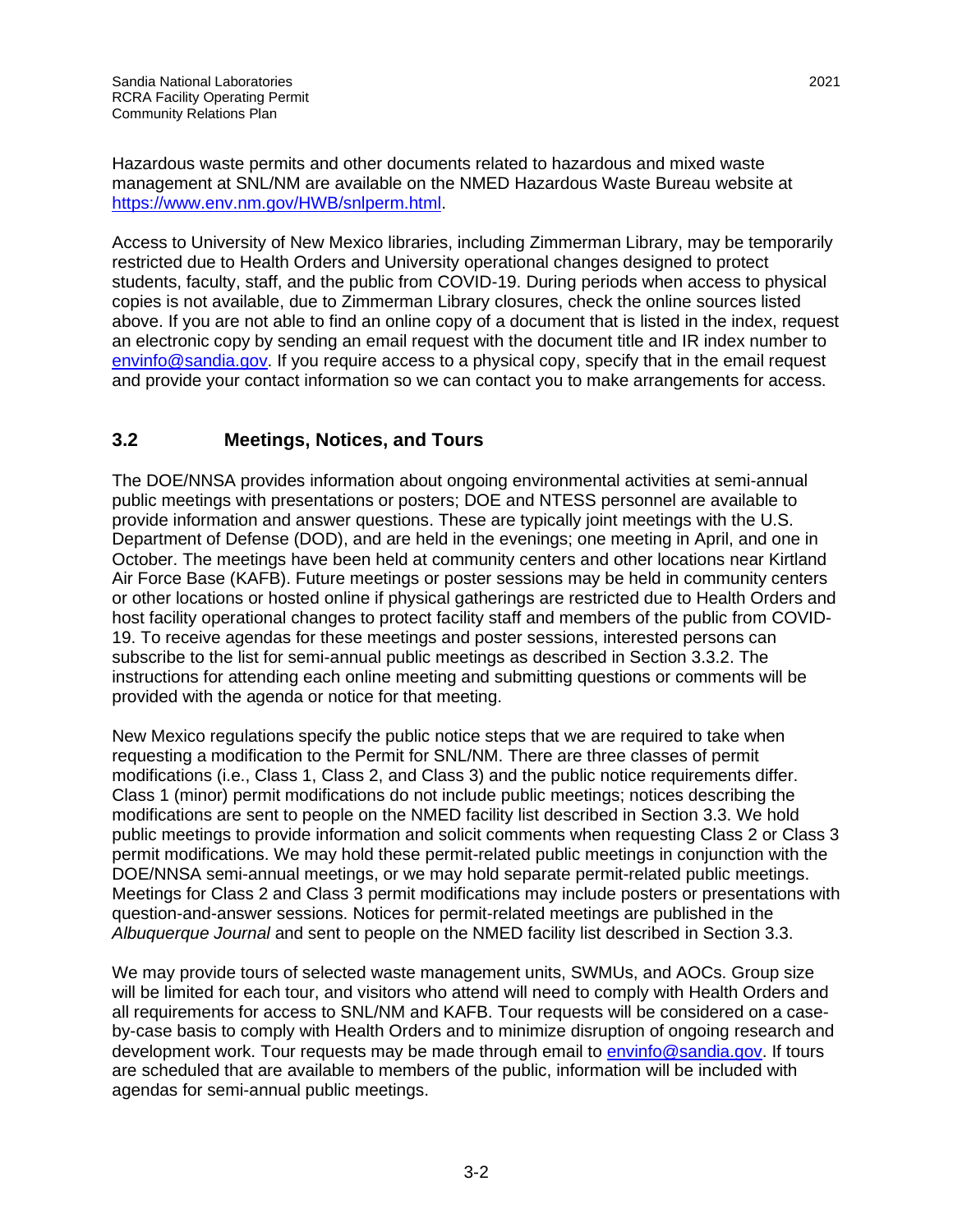#### <span id="page-16-0"></span>**3.3 Mailing Lists**

#### <span id="page-16-1"></span>3.3.1 List for Information Repository

We update the IR and its index after submitting documents to the NMED or receiving documents from the NMED, as specified in Permit Part 1, Section 1.17. Interested persons can subscribe to be notified by email of updates to the IR and its index after new documents are added. To subscribe, an interested person can:

- Go to the IR index at<http://www.sandia.gov/RCRA/> or follow the link on [http://www.sandia.gov/about/environment/index.html.](http://www.sandia.gov/about/environment/index.html) Select "Information Repository Updates" on the subscription menu, or
- Send an email to [envinfo@sandia.gov.](mailto:envinfo@sandia.gov)

#### <span id="page-16-2"></span>3.3.2 List for Semi-Annual Public Meetings

We also maintain a mailing list of people and organizations who are interested in attending the semi-annual public meetings hosted by the DOE/NNSA. Each meeting agenda includes instructions for updating your contact information. To subscribe to the mailing list, people and organizations can do either of the following:

- Go to the IR index at<http://www.sandia.gov/RCRA/> or follow the link on [https://www.sandia.gov/about/environment/environmental\\_management\\_system/in](https://www.sandia.gov/about/environment/environmental_management_system/index.html) [dex.html.](https://www.sandia.gov/about/environment/environmental_management_system/index.html) Select "Public Meeting Agendas" on the subscription menu, or
- Send an email to [envinfo@sandia.gov.](mailto:envinfo@sandia.gov)

#### <span id="page-16-3"></span>3.3.3 New Mexico Environment Department Facility List

The NMED Hazardous Waste Bureau maintains a mailing list of people and organizations who are interested in hazardous and mixed waste permitting activities at SNL/NM. To subscribe to this list, contact

> Program Manager, Permits Program New Mexico Environment Department Hazardous Waste Bureau 2905 Rodeo Park Drive East, Building 1 Santa Fe, NM 87505

We send notices to people on this list for every modification to the Permit.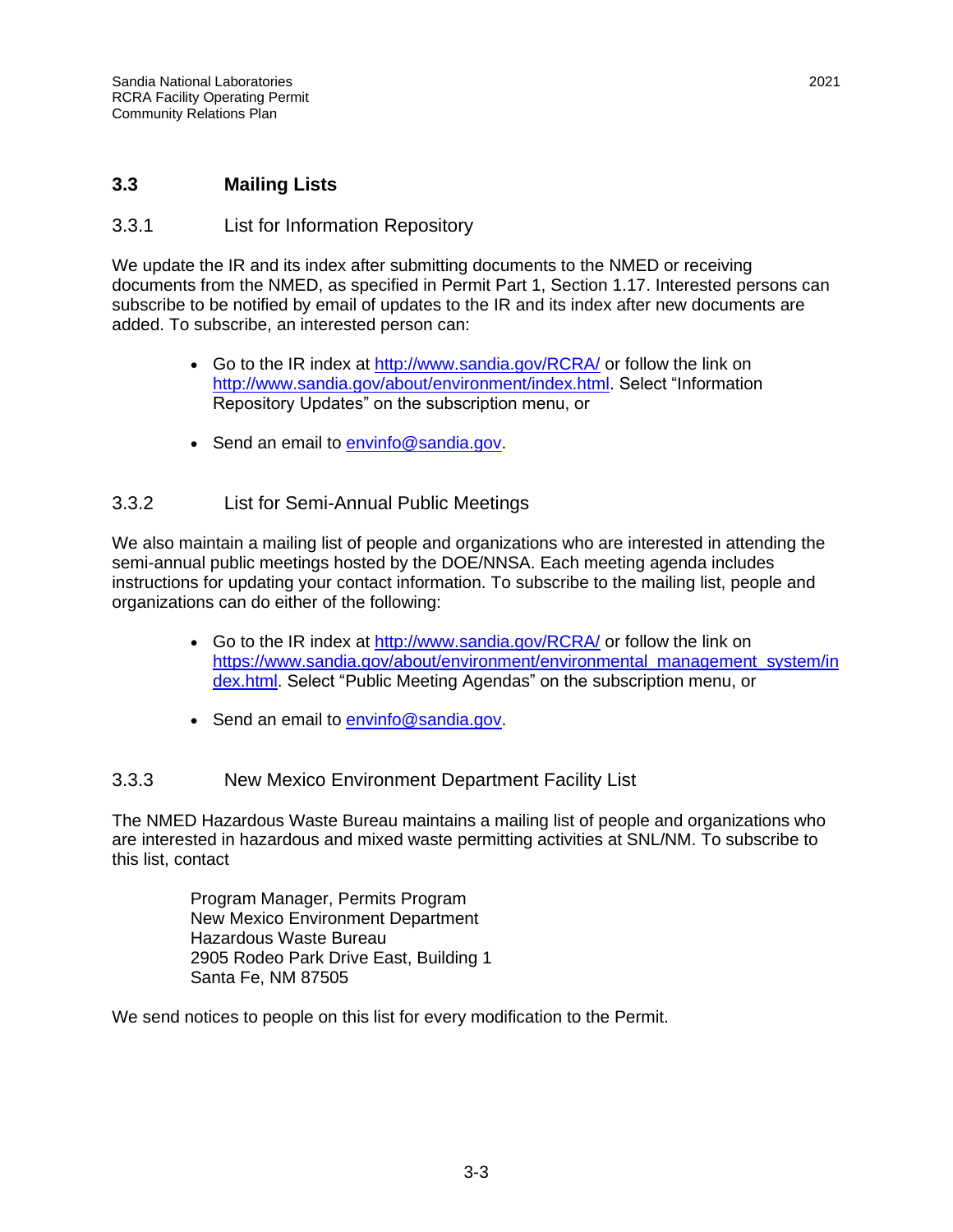#### <span id="page-17-0"></span>**3.4 Questions and Requests for Information**

We are committed to being responsive to reasonable public requests. Many documents are available in the IR at Zimmerman Library, online through the University of New Mexico at<http://digitalrepository.unm.edu/snl/> or online through the NMED Hazardous Waste Bureau at [https://www.env.nm.gov/HWB/snlperm.html.](https://www.env.nm.gov/HWB/snlperm.html) We recommend reviewing these sources first to avoid waiting for a response.

To ask a question about hazardous and mixed waste management, closure, post-closure care, corrective action, long-term controls, or other Permit-related activity, send an email to [envinfo@sandia.gov.](mailto:envinfo@sandia.gov)

To request an electronic copy of a document that is listed in the IR when Zimmerman Library is closed due to Health Orders, send an email request with the document title and IR index number to [envinfo@sandia.gov.](mailto:envinfo@sandia.gov) If you require access to a physical copy, state that in the email request and provide your contact information so we can contact you to make arrangements for access.

To request other documents, please review the information available at the National Nuclear Security Administration Freedom of Information Act website https://www.energy.gov/nnsa/nnsaand-freedom-information-act-foia.

#### <span id="page-17-1"></span>**3.5 Keeping Informed About Permit Actions of Interest**

Interested persons may use any one or more of the following to keep informed about hazardous waste permits, hazardous and mixed waste management, and environmental cleanup activities at SNL/NM.

- Follow SNL/NM in the news,
- Visit the SNL environmental website at [http://www.sandia.gov/about/environment/index.html,](http://www.sandia.gov/about/environment/index.html)
- Attend semi-annual public meetings/poster sessions and permit-related public meetings/poster sessions, and
- Subscribe to mailing lists.

#### <span id="page-17-2"></span>**3.6 Providing Feedback**

There are several ways for people or organizations to provide feedback to the DOE/NNSA and NTESS.

We provide opportunities for public involvement at any time via the SNL environmental website at [http://www.sandia.gov/about/environment/index.html,](http://www.sandia.gov/about/environment/index.html) and via e-mail to [envinfo@sandia.gov.](mailto:envinfo@sandia.gov)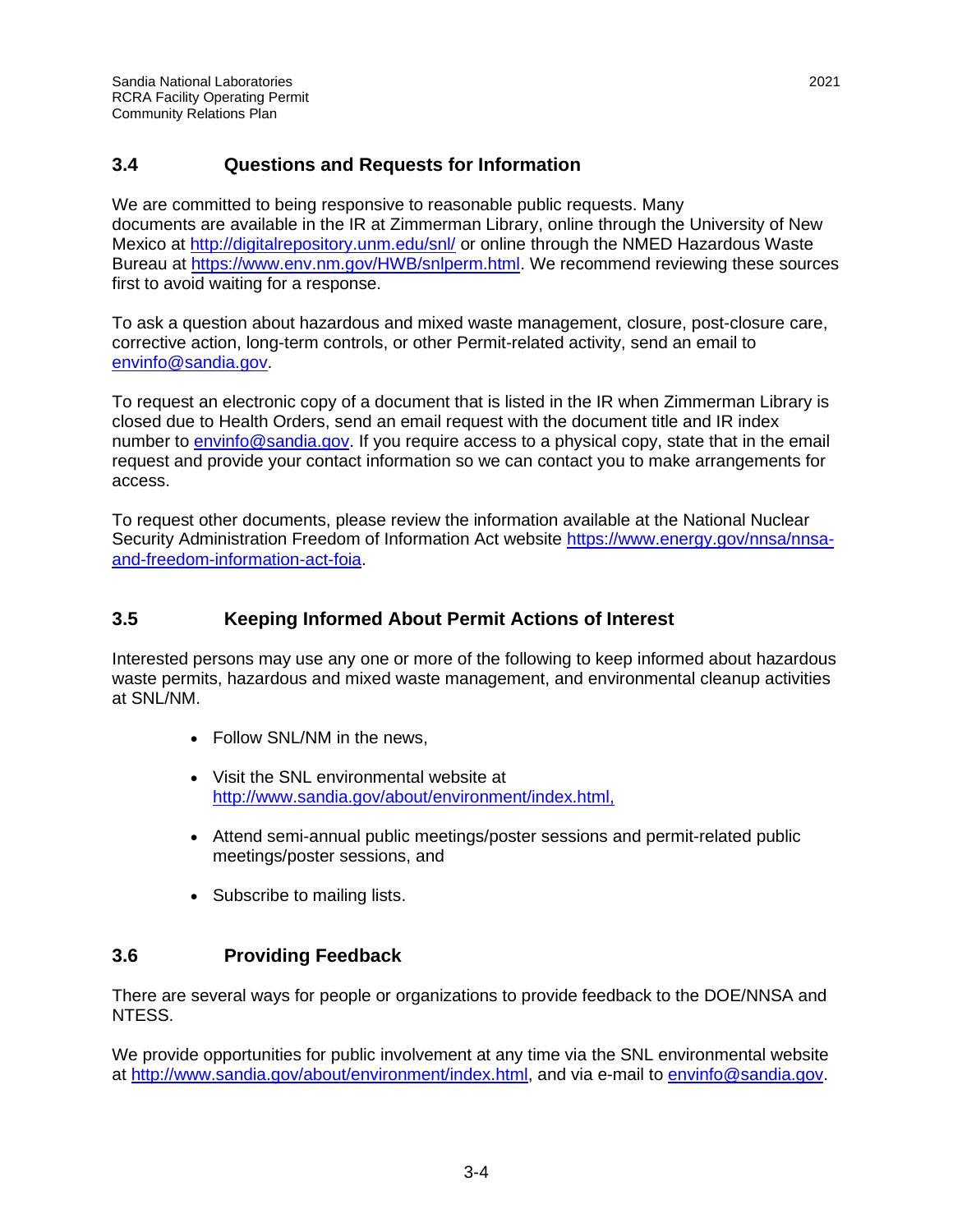Interested persons are welcome to provide feedback at meetings and presentations, including:

- Semi-annual public meetings that may be in a poster session format are held in April and October. Comment cards are available. DOE and SNL personnel are available for questions and feedback, as time allows.
- Public meetings for Class 2 and 3 modifications to the Permit. At each of these meetings, comments will be solicited, and comment submittal instructions will be provided.
- Meetings and presentations held online when physical meetings are not feasible due to Health Orders or other restrictions. Online meetings and presentations will include opportunities for viewers and participants to submit questions and comments and instructions for doing so.

This CRP is reviewed annually by June 30 and updated as necessary. Interested persons are welcome to submit comments throughout the year to [envinfo@sandia.gov](mailto:envinfo@sandia.gov) regarding the CRP. Please include "CRP" in the subject line of the message. We also solicit comments during the semi-annual public meeting/poster session each April.

If the CRP is updated, it will be submitted to NMED for review by September  $15<sup>th</sup>$  of each year. The updated plan will be posted on the SNL environmental website at <http://www.sandia.gov/about/environment/index.html> following NMED review and approval.

#### <span id="page-18-0"></span>**3.7 Minimizing Disputes**

We give careful consideration to feedback, comments, and suggestions received during semiannual meetings/poster sessions and other permit-specific public meetings.

We will address comments that allow for a response and provide the response to the organization or individual with whom it originated. Questions, suggestions, and comments specific to the CRP will be forwarded to the NMED annually when the CRP is updated.